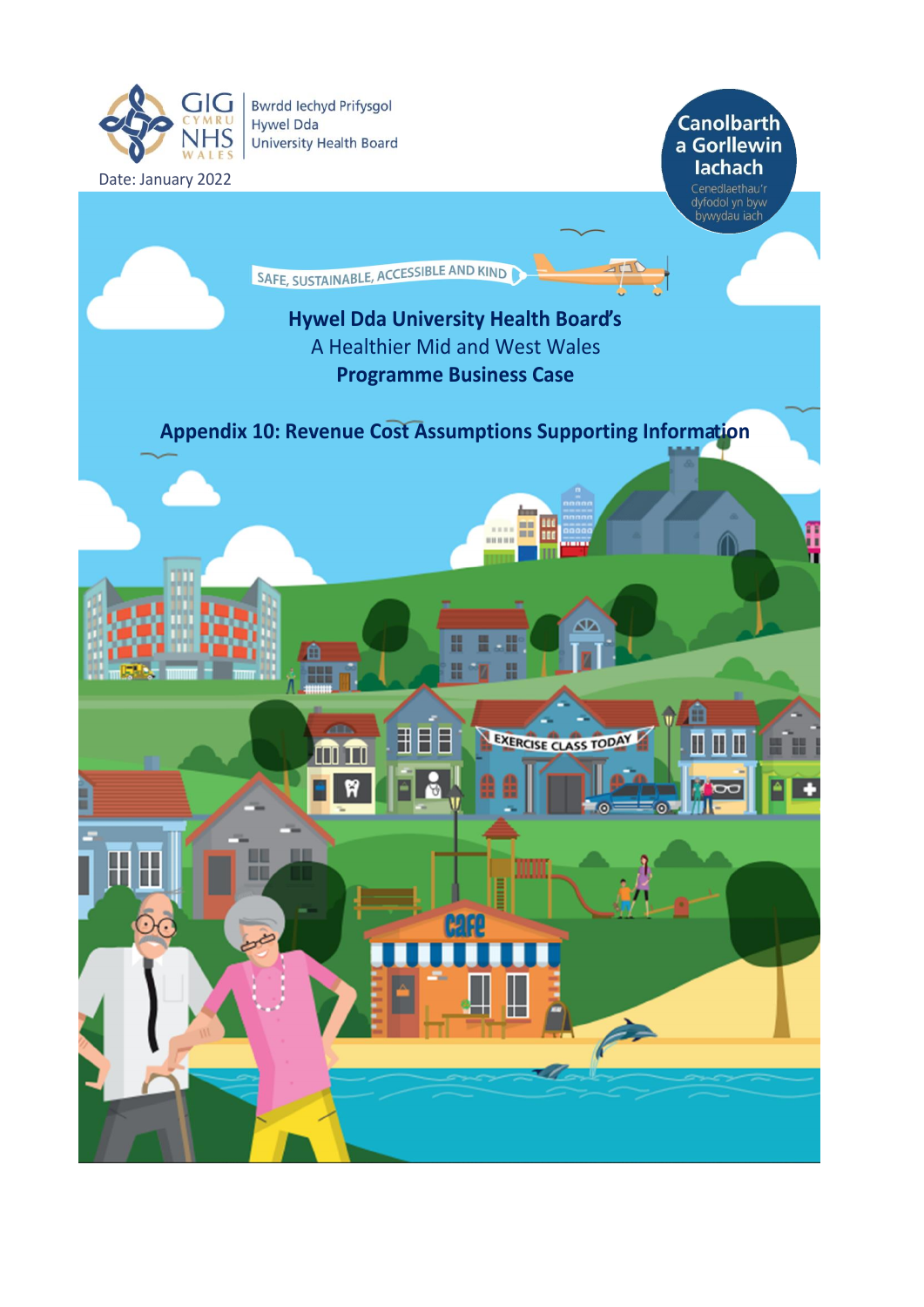|                                                                                          |                    |               |                      |                          |                          | Scenario                   |                                    |                    | $\ddot{\phantom{0}}$        |
|------------------------------------------------------------------------------------------|--------------------|---------------|----------------------|--------------------------|--------------------------|----------------------------|------------------------------------|--------------------|-----------------------------|
|                                                                                          |                    |               |                      |                          |                          |                            | Likely                             |                    | <b>Maximum</b>              |
| Costs                                                                                    |                    | Do            | <b>Likely Design</b> | <b>Minimum</b><br>Design | <b>Maximum</b><br>Design | <b>Do</b><br><b>Minimu</b> | Design<br><b>Assumption Design</b> | <b>Minimum</b>     | Design<br><b>Assumption</b> |
| <b>Costed Functional Units</b>                                                           | Do Nothing Minimum |               | <b>Assumptions</b>   | <b>Assumptions</b>       | <b>Assumptions</b>       | m                          | s                                  | <b>Assumptions</b> | s                           |
| ED Rooms (inc MIU element)                                                               | 28.5               | 28.9          | 18.4                 | 18.4                     | 18.4                     | 0.4                        | $-10.1$                            | $-10.1$            | $-10.1$                     |
| <b>MIU / UCC Rooms</b>                                                                   | 5.8                | 5.8           | 10.8                 | 10.8                     | 10.8                     | 0.0                        | 5.1                                | 5.1                | 5.1                         |
| <b>Acute Admission Beds</b>                                                              | 17.1<br>141.8      | 17.1          | 18.9                 | 18.9                     | 18.9                     | 0.0                        | 1.8                                | 1.8                | 1.8                         |
| <b>Acute IP Beds</b><br><b>Swansea Bay Beds</b>                                          |                    | 141.8<br>46.0 | 92.9<br>11.4         | 113.0<br>14.5            | 70.4<br>10.2             | 0.0<br>46.0                | $-48.9$<br>11.4                    | $-28.8$<br>14.5    | $-71.4$<br>10.2             |
| Rehab / Step up and down beds                                                            | 9.3                | 9.3           | 43.8                 | 39.4                     | 45.8                     | 0.0                        | 34.5                               | 30.1               | 36.5                        |
| <b>Critical Care</b>                                                                     | 19.9               | 19.9          | 19.9                 | 19.9                     | 19.9                     | 0.0                        | 0.0                                | 0.0                | 0.0                         |
| <b>Neonatal</b>                                                                          | 7.0                | 7.0           | 7.0                  | 7.0                      | 7.4                      | 0.0                        | 0.0                                | 0.0                | 0.4                         |
| <b>Day Case Trollies</b>                                                                 | 32.1               | 32.1          | 32.1                 | 32.1                     | 32.1                     | 0.0                        | 0.0                                | 0.0                | 0.0                         |
| <b>Theatres (Inpatient)</b>                                                              | 26.1               | 26.1          | 26.1                 | 27.3                     | 26.1                     | 0.0                        | 0.0                                | 1.2                | 0.0                         |
| <b>Theatre (Interventional Radiology)</b><br><b>Theatres (Day Case)</b>                  | 0.0<br>11.9        | 0.0<br>11.9   | 0.0<br>11.9          | 0.0<br>11.9              | 0.0<br>11.9              | 0.0<br>0.0                 | 0.0<br>0.0                         | 0.0<br>0.0         | 0.0<br>0.0                  |
| Day Case (Procedures Room)                                                               | 0.0                | 0.0           | 0.0                  | 0.0                      | 0.0                      | 0.0                        | 0.0                                | 0.0                | 0.0                         |
| <b>Endoscopy Suite</b>                                                                   | 0.0                | 0.0           | 0.0                  | 0.0                      | 0.0                      | 0.0                        | 0.0                                | 0.0                | 0.0                         |
| <b>Cathether Lab</b>                                                                     | 0.0                | 0.0           | 0.0                  | 0.0                      | 0.0                      | 0.0                        | 0.0                                | 0.0                | 0.0                         |
| <b>Obstetric Theatre</b>                                                                 | 0.5                | 0.5           | 0.5                  | 0.5                      | 0.5                      | 0.0                        | 0.0                                | 0.0                | 0.0                         |
| <b>Delivery Suite</b>                                                                    | 1.0                | 1.0           | 1.0                  | 1.0                      | 1.0                      | 0.0                        | 0.0                                | 0.0                | 0.0                         |
| <b>Midwifery Led Unit</b>                                                                |                    |               |                      |                          |                          | 0.0                        | 0.0                                | 0.0                | 0.0                         |
| X-Ray<br><b>Ultrasound</b>                                                               | 5.7<br>0.0         | 5.7<br>0.0    | 6.8<br>0.0           | 6.8<br>0.0               | 6.8<br>0.0               | 0.0<br>0.0                 | 1.1<br>0.0                         | 1.1<br>0.0         | 1.1<br>0.0                  |
| CT                                                                                       | 0.0                | 0.0           | 0.0                  | 0.0                      | 0.0                      | 0.0                        | 0.0                                | 0.0                | 0.0                         |
| <b>MRI</b>                                                                               | 0.0                | 0.0           | 0.0                  | 0.0                      | 0.0                      | 0.0                        | 0.0                                | 0.0                | 0.0                         |
| <b>Gamma Camera</b>                                                                      | 0.0                | 0.0           | 0.0                  | 0.0                      | 0.0                      | 0.0                        | 0.0                                | 0.0                | 0.0                         |
| Fluoroscopy                                                                              | 0.0                | 0.0           | 0.0                  | 0.0                      | 0.0                      | 0.0                        | 0.0                                | 0.0                | 0.0                         |
| <b>Interventional Radiology</b>                                                          | 0.0                | 0.0           | 0.0                  | 0.0                      | 0.0                      | 0.0                        | 0.0                                | 0.0                | 0.0                         |
| Mammography<br><b>Generic Outpatient Rooms</b>                                           | 0.0<br>38.7        | 0.0<br>42.6   | 0.0<br>38.7          | 0.0<br>40.6              | 0.0<br>36.8              | 0.0<br>3.9                 | 0.0<br>0.0                         | 0.0<br>1.9         | 0.0<br>$-1.9$               |
| <b>Renal Dialysis</b>                                                                    | 13.7               | 13.7          | 13.7                 | 13.7                     | 13.7                     | 0.0                        | 0.0                                | 0.0                | 0.0                         |
| Chemotherapy (drug cost and clinical                                                     |                    |               |                      |                          |                          |                            |                                    |                    |                             |
| only)                                                                                    | 40.8               | 40.8          | 40.8                 | 40.8                     | 40.8                     | 0.0                        | 0.0                                | 0.0                | 0.0                         |
| Cardiac, Pulmonary and                                                                   | 0.0                |               |                      | 0.0                      |                          |                            |                                    |                    |                             |
| <b>Neurophysiology Diagnostics</b>                                                       |                    | 0.0           | 0.0                  |                          | 0.0                      | 0.0                        | 0.0                                | 0.0                | 0.0                         |
| <b>Ante Natal</b><br><b>Nuclear Medicine</b>                                             | 0.0<br>0.0         | 0.0<br>0.0    | 0.0<br>0.0           | 0.0<br>0.0               | 0.0<br>0.0               | 0.0<br>0.0                 | 0.0<br>0.0                         | 0.0<br>0.0         | 0.0<br>0.0                  |
| <b>Rehabilitation (Therapies OP)</b>                                                     | 0.0                | 0.0           | 0.0                  | 0.0                      | 0.0                      | 0.0                        | 0.0                                | 0.0                | 0.0                         |
| <b>Breast Unit</b>                                                                       | 1.4                | 1.4           | 1.4                  | 1.4                      | 1.4                      | 0.0                        | 0.0                                | 0.0                | 0.0                         |
| <b>Palliative Care</b>                                                                   | 1.4                | 1.4           | 1.4                  | 1.4                      | 1.4                      | 0.0                        | 0.0                                | 0.0                | 0.0                         |
|                                                                                          |                    |               |                      |                          |                          | 0.0                        | 0.0                                | 0.0                | 0.0                         |
| <b>Inpatient: Adults</b>                                                                 | 13.2               | 13.2          | 13.2                 | 13.2                     | 13.2                     | 0.0                        | 0.0                                | 0.0                | 0.0                         |
| <b>Inpatient: Older Adults</b><br><b>Inpatient: Learning Disability</b>                  | 6.7                | 6.7           | 6.7                  | 6.7<br>1.9               | 6.7                      | 0.0                        | 0.0                                | 0.0                | 0.0                         |
| <b>Inpatient (Psychiatric Intensive Care)</b>                                            | 1.9                | 1.9<br>0.0    | 1.9<br>0.0           | 0.0                      | 1.9<br>0.0               | 0.0<br>0.0                 | 0.0<br>0.0                         | 0.0<br>0.0         | 0.0<br>0.0                  |
| <b>Impatient (Low Secure Male)</b>                                                       | 2.0                | 2.0           | 2.0                  | 2.0                      | 2.0                      | 0.0                        | 0.0                                | 0.0                | 0.0                         |
| <b>Inpatient (CAMHS)</b>                                                                 | 0.5                | 0.5           | 0.5                  | 0.5                      | 0.5                      | 0.0                        | 0.0                                | 0.0                | 0.0                         |
| <b>Assessment / Day Facilities</b>                                                       | 0.3                | 0.3           | 0.3                  | 0.3                      | 0.3                      | 0.0                        | 0.0                                | 0.0                | 0.0                         |
| Section 136 Suite                                                                        | 0.0                | 0.0           | 0.0                  | 0.0                      | 0.0                      | 0.0                        | 0.0                                | 0.0                | 0.0                         |
|                                                                                          |                    |               |                      |                          |                          | 0.0                        | 0.0                                | 0.0                | 0.0                         |
| <b>Plus Other Additional Costs</b>                                                       |                    |               |                      |                          |                          | 0.0                        | 0.0                                | 0.0                | 0.0                         |
|                                                                                          |                    |               |                      |                          |                          | 0.0                        | 0.0                                | 0.0                | 0.0                         |
| <b>Rates (New Hospital)</b>                                                              |                    | 0.0           | 3.0                  | 3.0                      | 3.0                      | 0.0                        | 3.0                                | 3.0                | 3.0                         |
| Additional inter-site transfers - WAST                                                   |                    | 0.0           | 5.0                  | 5.0                      | 5.0                      | 0.0                        | 5.0                                | 5.0                | 5.0                         |
| <b>Single room/Acuity</b>                                                                |                    | 0.0           | 4.0                  | 4.0                      | 4.0                      | 0.0                        | 4.0                                | 4.0                | 4.0                         |
| <b>Community Investment</b>                                                              |                    | 0.0           | 10.5                 | 10.5                     | 10.5                     | 0.0                        | 10.5                               | 10.5               | 10.5                        |
| <b>Revenue Consequences of Capital</b>                                                   |                    |               |                      |                          |                          |                            |                                    |                    |                             |
| <b>Schemes</b>                                                                           |                    |               |                      |                          |                          | 0.0                        | 0.0                                | 0.0                |                             |
| <b>Equipment Maintenance and digital</b>                                                 |                    | 0.0           | 7.6                  | 7.6                      | 7.6                      | 0.0                        | 7.6                                | 7.6                | 7.6                         |
| <b>Increased Building Footprint</b>                                                      |                    | 0.0           | 2.7                  | 2.7                      | 2.7                      | 0.0                        | 2.7                                | 2.7                | 2.7                         |
|                                                                                          |                    |               |                      |                          |                          | 0.0                        | 0.0                                | 0.0                |                             |
| Less estimated efficiencies                                                              |                    |               |                      |                          |                          | 0.0                        | 0.0                                | 0.0                |                             |
| Decarbonisation                                                                          |                    | 0.0           | $-4.0$               | $-4.0$                   | $-4.0$                   | 0.0                        | $-4.0$                             | $-4.0$             | $-4.0$                      |
| Leasehold release                                                                        |                    | 0.0           | $-1.0$               | $-1.0$                   | $-1.0$                   | 0.0                        | $-1.0$                             | $-1.0$             | $-1.0$                      |
|                                                                                          |                    |               |                      |                          |                          |                            |                                    |                    |                             |
| <b>TOTAL</b>                                                                             | 427.1              | 477.5         | 449.8                | 471.8                    | 426.6                    | 50.3<br>$\blacksquare$     | 22.6                               | 44.6               | 0.5                         |
|                                                                                          |                    |               |                      |                          |                          |                            |                                    |                    |                             |
| Difference to "Do Nothing"                                                               |                    | 50.33         | 22.65                | 44.65 -                  | 0.58                     |                            |                                    |                    |                             |
|                                                                                          |                    |               |                      |                          |                          |                            |                                    |                    |                             |
| Healthboard Deficit (alignment to Financial                                              |                    |               |                      |                          |                          |                            |                                    |                    |                             |
| Roadmap)                                                                                 |                    | 20            | 20                   | 20                       | 20                       |                            |                                    |                    |                             |
|                                                                                          |                    |               |                      |                          |                          |                            |                                    |                    |                             |
| Funding premium required for Prince Phillip<br>Hospital (alignment to Financial Roadmap) |                    | $-10$         | $-10$                | $-10$                    | $-10$                    |                            |                                    |                    |                             |
|                                                                                          |                    |               |                      |                          |                          |                            |                                    |                    |                             |
| <b>Additional Efficiencies would be</b>                                                  |                    |               |                      |                          |                          |                            |                                    |                    |                             |
| required through Economies of Scale /                                                    |                    |               |                      |                          |                          |                            |                                    |                    |                             |
| Digital investment plus assumed                                                          |                    |               |                      |                          |                          |                            |                                    |                    |                             |
| funding for Demographic Growth to                                                        |                    |               |                      |                          |                          |                            |                                    |                    |                             |
| achieve breakeven position                                                               |                    | 60.33         | 32.65                | 54.65                    | 9.42                     |                            |                                    |                    |                             |
|                                                                                          |                    |               |                      |                          |                          |                            |                                    |                    |                             |
| Range -25%                                                                               |                    | 45.25         | 24.49                | 40.99                    | 7.07                     | 37.75                      | 16.99                              | 33.49 -            | 0.38                        |
| Range $+25%$                                                                             |                    | 75.41         | 40.81                | 68.31                    | 11.78                    | 62.91                      | 28.31                              | $55.81 -$          | 0.63                        |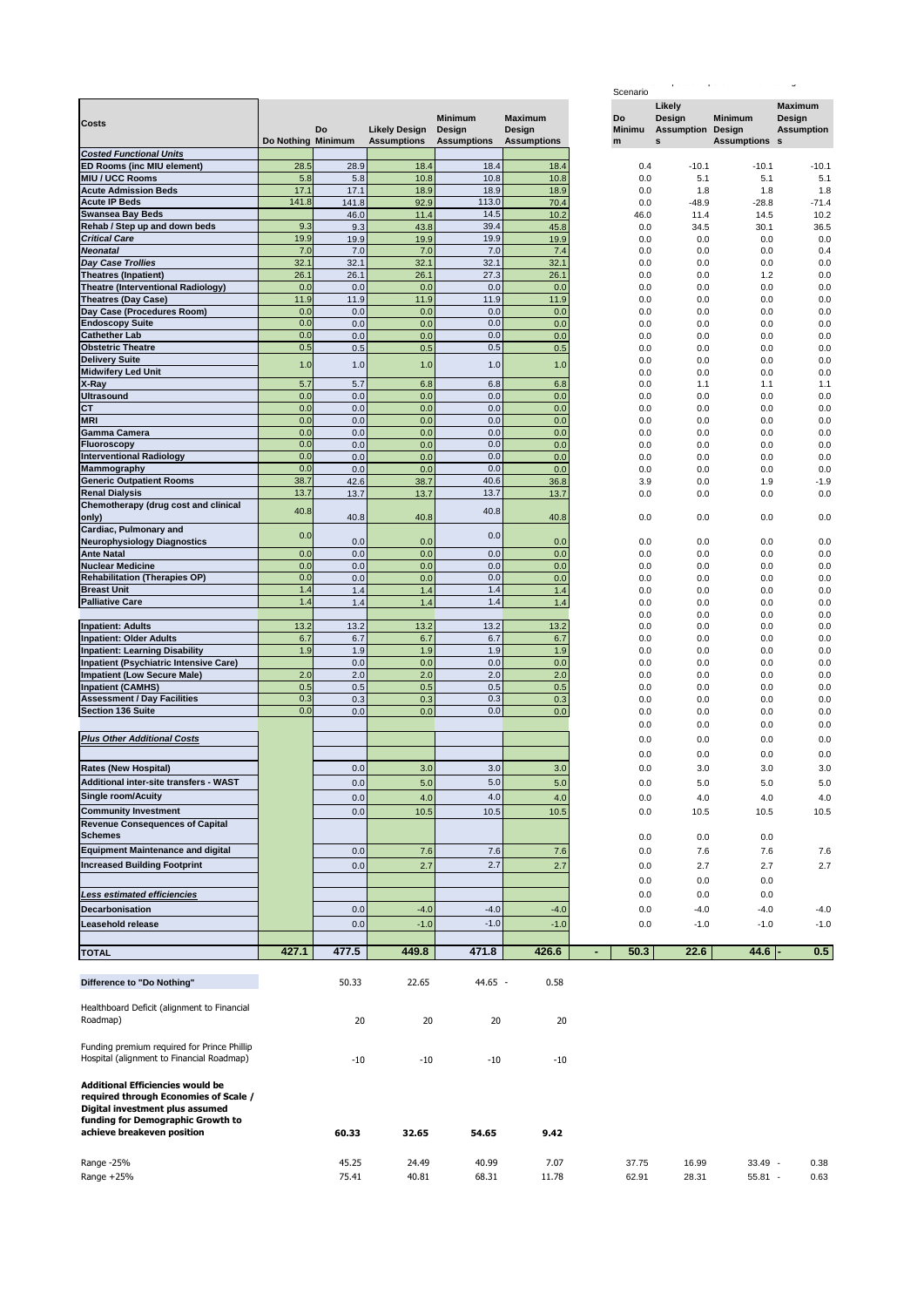| Functional Content - Less efficient/ Minimum scenario                            |                                         |                  |                  |           |            |                                         |                           |                            |                                       |                                                                                                                                                                                                                        |
|----------------------------------------------------------------------------------|-----------------------------------------|------------------|------------------|-----------|------------|-----------------------------------------|---------------------------|----------------------------|---------------------------------------|------------------------------------------------------------------------------------------------------------------------------------------------------------------------------------------------------------------------|
| <b>Functional Units</b>                                                          | Urgent /<br>Planned<br>Care<br>Hospital | <b>Bronglais</b> | Prince<br>Philip | Glangwili | Withybush  | <b>Total</b>                            | <b>Current Cost</b><br>£m | <b>Anticipated Cost £m</b> | Estimate<br>above current<br>spend £m | <b>Assumptions made</b>                                                                                                                                                                                                |
| ED Rooms (inc MIU element)                                                       | 20                                      | 12               |                  |           |            | 32                                      | 28.5                      | 18.4                       | $-10.1$                               | Existing costs of GGH ED transferred to<br>New Hospital. BGH ED Costs remain the<br>same. WGH ED costs removed. Variation in<br>A&E attendances compared with likely<br>scenario unlikely to lead to additional costs. |
| <b>MIU / UCC Rooms</b>                                                           |                                         |                  | 10               |           | 5          | 22                                      | 5.8                       | 10.8                       | 5.1                                   | Increase in MIU's from 4 to 6. Assumed<br>nurse led model of care in additional MIU's.<br>Variation in attendances to likely scenario<br>unlikely to increase cost                                                     |
| <b>Acute Admission Beds</b>                                                      | 48                                      | 24               | 24               |           |            | 96                                      | 17.1                      | 18.9                       |                                       | Existing number of beds costed at current<br>cost of most efficient Acute Medical<br>1.8 Admissions Unit due to assumed economies<br>of scale. Assumption that remainder will be<br>at acute Inpatient Bed rate        |
| <b>Acute IP Beds</b>                                                             | 316                                     | 120              | 176              |           |            | 612                                     | 141.8                     | 113.0                      | $-28.8$                               | Costed at average day rate of existing Acute<br>IP Beds (excluding theatre costs)                                                                                                                                      |
| <b>Swansea Bay Beds</b>                                                          |                                         |                  |                  |           |            | $\mathbf 0$                             |                           | 14.5                       | 14.5                                  | Assumed at full Acute IP Bed rate of £650<br>per bed day. Swansea Bay beds not                                                                                                                                         |
| Rehab / Step up and down                                                         |                                         |                  |                  | 155       | 100        | 255                                     | 9.3                       | 39.4                       | 30.1                                  | ncluded in Hywel Dda Functional Content<br>Current average bed day for acute sites plus                                                                                                                                |
| <u>beds</u><br><b>Critical Care</b>                                              | 22                                      |                  |                  |           |            | 31                                      | 19.9                      | 19.9                       | 0.0                                   | existing community hospital beds<br>Cost of Critical Care will remain the same<br>due to potential economies of scale. No                                                                                              |
|                                                                                  |                                         |                  |                  |           |            |                                         |                           |                            |                                       | change to likely scenario<br>Cost of Neonatal will remain the same. No                                                                                                                                                 |
| Neonatal                                                                         | 15                                      |                  |                  |           |            | 16                                      | 7.0                       | 7.0                        | 0.0                                   | change to likely scenario<br>Assumed no increase in level of day case                                                                                                                                                  |
| <b>Day Case Trollies</b>                                                         | 20                                      | 12               | 17               | 17        | 17         | 83                                      | 32.1                      | 32.1                       | 0.0                                   | work undertaken, so no net increase in<br>unding required                                                                                                                                                              |
| <b>Theatres (Inpatient)</b>                                                      | 13                                      |                  |                  |           |            | 15                                      | 26.1                      | 27.3                       | 1.2                                   | Increased cost from current to account for<br>theatre activity in additional site (do<br>minimum scenario only)                                                                                                        |
| <b>Theatre (Interventional</b><br>Radiology)                                     |                                         |                  |                  |           |            |                                         | 0.0                       |                            | 0.0                                   | Assumed no additional cost. Services<br>currently commissioned from other Health<br>Boards will be provided by Hywel Dda                                                                                               |
| <b>Theatres (Day Case)</b><br>Day Case (Procedures Room)                         |                                         |                  |                  |           |            | 12<br>$\mathbf 0$                       | 11.9<br>0.0               | 11.9                       | 0.0                                   | 0.0 Costs assumed to remain the same.                                                                                                                                                                                  |
| <b>Endoscopy Suite</b><br><b>Cathether Lab</b>                                   |                                         |                  |                  |           |            | 6                                       | 0.0<br>0.0                | 0.0                        | 0.0                                   | 0.0 Costs assumed to remain the same.<br>Assumed no additional cost. Services<br>currently commissioned from other Health                                                                                              |
| <b>Obstetric Theatre</b>                                                         |                                         |                  |                  |           |            | $\overline{\phantom{a}}$                | 0.5                       | 0.5                        |                                       | Boards will be provided by Hywel Dda<br>0.0 Costs assumed to remain the same.                                                                                                                                          |
| <b>Delivery Suite</b><br><b>Midwifery Led Unit</b>                               | $\overline{7}$                          |                  |                  |           |            | 10<br>9                                 | 1.0                       | 1.0                        | 0.0                                   |                                                                                                                                                                                                                        |
| X-Ray                                                                            |                                         |                  |                  |           |            | 12                                      | 5.7                       | 6.8                        | 1.1                                   | Increase of 25% due to increase in site<br>provision from 4 to 5                                                                                                                                                       |
| <b>Ultrasound</b><br>СT                                                          |                                         |                  |                  |           |            | 12<br>5                                 | 0.0<br>0.0                |                            | 0.0<br>0.0                            | Included above<br>Included above                                                                                                                                                                                       |
| <b>MRI</b><br>Gamma Camera                                                       |                                         |                  |                  |           |            | $\overline{\mathbf{4}}$<br>$\mathbf{1}$ | 0.0<br>0.0                |                            | 0.0                                   | Included above<br>0.0 Included above                                                                                                                                                                                   |
| Fluoroscopy<br><b>Interventional Radiology</b>                                   | $\mathbf{1}$<br>$\mathbf{1}$            |                  |                  |           |            | $\mathbf{1}$<br>$\mathbf{1}$            | 0.0<br>0.0                |                            |                                       | 0.0 Included above<br>0.0 Included above                                                                                                                                                                               |
| Mammography<br><b>Generic Outpatient Rooms</b>                                   | $\mathbf{1}$<br>10                      |                  | 18               | 13        | 17         | $\mathbf{3}$<br>65                      | 0.0<br>38.7               | 40.6                       | 1.9                                   | 0.0 Included above<br>An increase of 5% on likely scenario to<br>account for increased outpatient activity                                                                                                             |
| <b>Renal Dialysis</b><br>Chemotherapy (drug cost and                             | 16                                      | 16               | 16               | 16        | 16         | 80                                      | 13.7                      | 13.7                       |                                       | 0.0 Costs assumed to remain the same.                                                                                                                                                                                  |
| clinical only)<br>Cardiac, Pulmonary and<br><b>Neurophysiology Diagnostics</b>   | 10                                      |                  |                  |           |            | 18                                      | 40.8<br>0.0               | 40.8                       | 0.0<br>0.0                            | Costs assumed to remain the same.<br>Assume included in Outpatient cost or LTA<br><b>SLA activity</b>                                                                                                                  |
| <b>Ante Natal</b>                                                                | $\Delta$                                |                  |                  |           |            | 12                                      | 0.0                       |                            | 0.0<br>0.0                            | Assume included in Outpatient cost<br>Assume included in Outpatient cost or LTA /                                                                                                                                      |
| <b>Nuclear Medicine</b><br><b>Rehabilitation (Therapies OP)</b>                  |                                         |                  | $\epsilon$       |           | 6          | 24                                      | 0.0<br>0.0                |                            | 0.0                                   | <b>SLA activity</b><br>Assume included in Outpatient cost                                                                                                                                                              |
| <b>Breast Unit</b><br><b>Palliative Care</b>                                     |                                         |                  |                  |           |            | 8                                       | 1.4<br>1.4                | 1.4<br>1.4                 | 0.0<br>0. <sub>C</sub>                | Costs assumed to remain the same.                                                                                                                                                                                      |
|                                                                                  |                                         |                  | Brynwyn          |           |            |                                         |                           |                            |                                       | Costs assumed to remain the same.                                                                                                                                                                                      |
| <b>Inpatient: Adults</b>                                                         | 37                                      |                  |                  |           | Bro Cerwyn | 37                                      | 13.2                      | 13.2                       | 0.0                                   | No increase in Mental Health provision.<br>Assumed to remain the same                                                                                                                                                  |
| <b>Inpatient: Older Adults</b>                                                   | 30                                      | 11               |                  |           | Bro Cerwyn | 41                                      | 6.7                       | 6.7                        | 0.0                                   | No increase in Mental Health provision.<br>Assumed to remain the same<br>No increase in Mental Health provision.                                                                                                       |
| <b>Inpatient: Learning Disability</b><br><b>Inpatient (Psychiatric</b>           | 3                                       |                  |                  |           |            | $\mathbf{3}$                            | 1.9                       | 1.9                        | 0.0                                   | Assumed to remain the same<br>No increase in Mental Health provision.                                                                                                                                                  |
| <b>Intensive Care)</b>                                                           | 8                                       |                  |                  |           |            | 8                                       |                           |                            | 0.0                                   | Assumed to remain the same<br>No increase in Mental Health provision.                                                                                                                                                  |
| <b>Impatient (Low Secure Male)</b>                                               | 18<br>$\overline{c}$                    |                  |                  |           |            | 18                                      | 2.0<br>0.5                | 2.0<br>0.5                 | 0.0<br>0.0                            | Assumed to remain the same<br>No increase in Mental Health provision.                                                                                                                                                  |
| <b>Inpatient (CAMHS)</b><br><b>Assessment / Day Facilities</b>                   |                                         |                  |                  |           | Bro Cerwyn | $\mathbf 2$<br>4                        | 0.3                       | 0.3                        | 0.0                                   | Assumed to remain the same<br>No increase in Mental Health provision.                                                                                                                                                  |
| <b>Section 136 Suite</b>                                                         | 3                                       |                  |                  |           |            | $\mathbf{3}$                            | 0.0                       | 0.0                        | 0.0                                   | Assumed to remain the same<br>Assume this is currently included in the low                                                                                                                                             |
| <b>Plus Other Additional Costs</b>                                               |                                         |                  |                  |           |            |                                         |                           |                            |                                       | secure male or other MH inpatient cost                                                                                                                                                                                 |
| <b>Rates (New Hospital)</b>                                                      |                                         |                  |                  |           |            |                                         | 0.0                       | 3.0                        |                                       | Estimate of potential rates impact of New<br>3.0 hospital. Assume same impact for all three                                                                                                                            |
| <b>Additional inter-site transfers</b><br>WAST                                   |                                         |                  |                  |           |            |                                         | 0.0                       | 5.0                        | 5.0                                   | scenarios (Likely, Minimum & Maximum)<br>Estimate based on Cost of Grange Model                                                                                                                                        |
| Single room/Acuity                                                               |                                         |                  |                  |           |            |                                         | 0.0                       | 4.0                        | 4.0                                   | Indicative cost. Assume same for all three<br>scenarios (Likely, Minimum & Maximum)                                                                                                                                    |
|                                                                                  |                                         |                  |                  |           |            |                                         | 0.0                       | 10.5                       | 10.5                                  | Indicative cost - investment in staff, digital<br>technologies, third sector. Assume same<br>community investment required for all three                                                                               |
| <b>Community Investment</b><br>Revenue Consequences of<br><b>Capital Schemes</b> |                                         |                  |                  |           |            |                                         | 0.0                       |                            | 0.0                                   | scenarios (Likely, Minimum & maximum).                                                                                                                                                                                 |
| <b>Equipment Maintenance and</b><br>digital                                      |                                         |                  |                  |           |            |                                         | 0.0                       | 7.6                        | 7.6                                   | Indicative at 10% of equipment costs (Likely<br>scenario)                                                                                                                                                              |
| <b>Increased Building Footprint</b>                                              |                                         |                  |                  |           |            |                                         | 0.0                       | 2.7                        |                                       | Based on an increase in Community Estate.<br>Community Estates remains the same for all<br>2.7 three design assumptions. Assumed that<br>ncreases in acute sites included as a part of<br>the acute site costing.      |
| Less estimated efficiencies                                                      |                                         |                  |                  |           |            |                                         | 0.0                       |                            | 0.0                                   |                                                                                                                                                                                                                        |
| Decarbonisation                                                                  |                                         |                  |                  |           |            |                                         | 0.0                       | $-4.0$                     | $-4.0$                                | Reduction in energy and waste costs due to<br>decarbonisation initiatives                                                                                                                                              |
| Leasehold release                                                                |                                         |                  |                  |           |            |                                         | 0.0                       | $-1.0$                     |                                       | -1.0 Reduction in current leasehold properties                                                                                                                                                                         |
|                                                                                  |                                         |                  |                  |           |            |                                         | 427.1                     | 471.8                      | 44.6                                  |                                                                                                                                                                                                                        |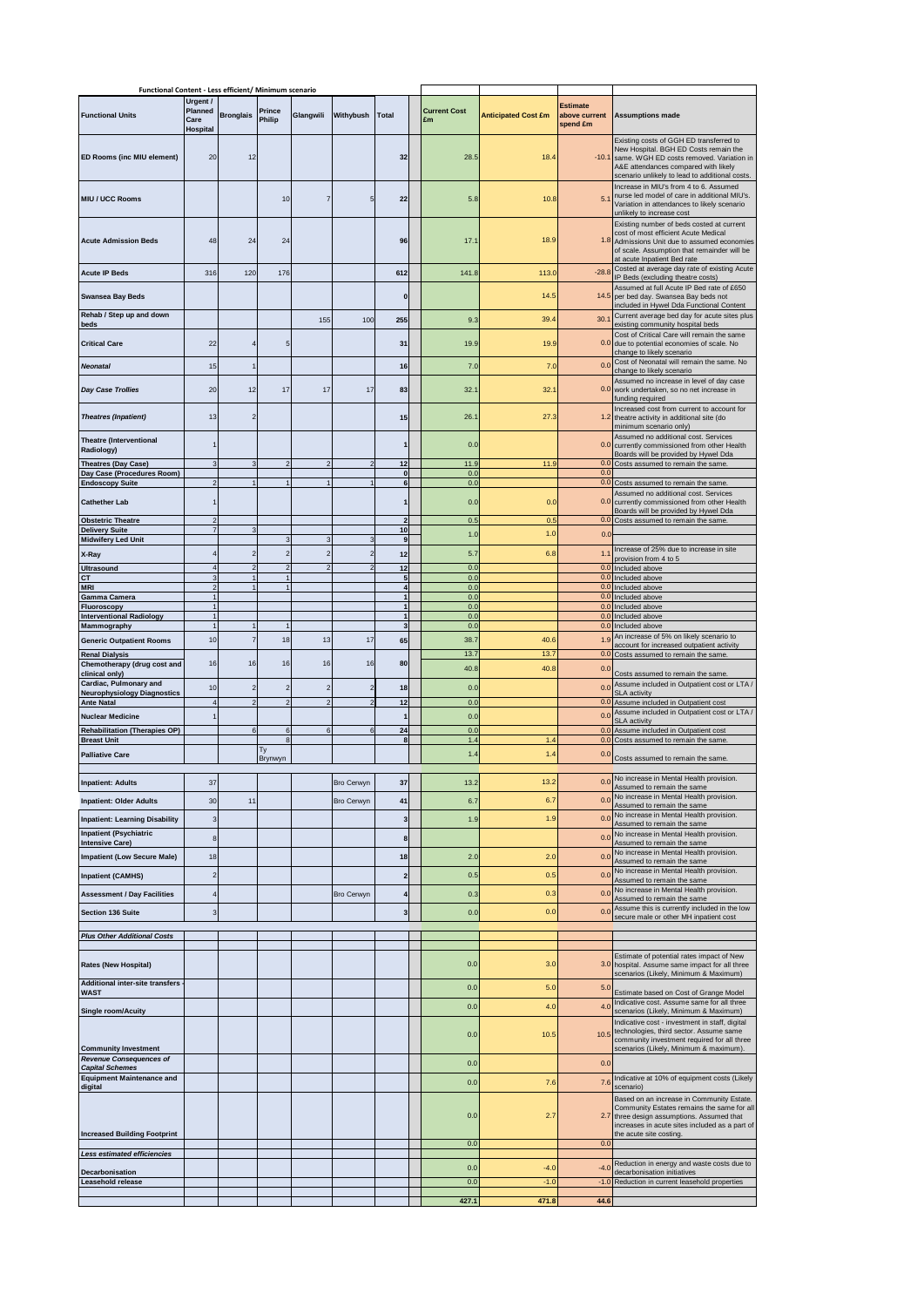| Functional Content - More efficient/ Maximum scenario                       |                                           |                          |                  |                         |                |                              |    |                     |              |                            |                                              |                                                                                                                                                                                                                        |
|-----------------------------------------------------------------------------|-------------------------------------------|--------------------------|------------------|-------------------------|----------------|------------------------------|----|---------------------|--------------|----------------------------|----------------------------------------------|------------------------------------------------------------------------------------------------------------------------------------------------------------------------------------------------------------------------|
| <b>Functional Units</b>                                                     | Urgent /<br>Planned<br>Care<br>Hospital   | <b>Bronglais</b>         | Prince<br>Philip | Glangwili               | Withybush      | <b>Total</b>                 | £m | <b>Current Cost</b> |              | <b>Anticipated Cost £m</b> | <b>Estimate</b><br>above current<br>spend £m | <b>Assumptions made</b>                                                                                                                                                                                                |
| ED Rooms (inc MIU element)                                                  | 20                                        | 12                       |                  |                         |                | 32                           |    |                     | 28.5         | 18.4                       | $-10.1$                                      | Existing costs of GGH ED transferred to<br>New Hospital. BGH ED Costs remain the<br>same. WGH ED costs removed. Variation<br>in A&E attendances compared with likely<br>scenario unlikely to lead to additional costs. |
| MIU / UCC Rooms                                                             |                                           |                          | 10               | $\overline{7}$          | 5 <sub>1</sub> | 22                           |    |                     | 5.8          | 10.8                       | 5.1                                          | Increase in MIU's from 4 to 6. Assumed<br>nurse led model of care in additional MIU's.<br>Variation in attendances to likely scenario<br>unlikely to increase cost                                                     |
| <b>Acute Admission Beds</b>                                                 | 48                                        | 24                       | 24               |                         |                | 96                           |    |                     | 17.1         | 18.9                       | 1.8                                          | cost of most efficient Acute Medical<br>Admissions Unit due to assumed<br>economies of scale. Assumption that<br>remainder will be at acute Inpatient Bed<br>rate                                                      |
| <b>Acute IP Beds</b>                                                        | 183                                       | 98                       | 100              |                         |                | 381                          |    |                     | 141.8        | 70.4                       | $-71.4$                                      | Average day rate of existing Acute IP Beds<br>(excluding theatre costs)                                                                                                                                                |
| <b>Swansea Bay Beds</b>                                                     | 43                                        |                          |                  |                         |                |                              |    |                     |              | 10.2                       | 10.2                                         | Assumed at full Acute IP Bed rate of £650<br>per bed day. Swansea Bay beds not<br>included in Hywel Dda Functional Content                                                                                             |
| Rehab / Step up and down<br>beds                                            | 186                                       |                          |                  | 72                      | 48             | 306                          |    |                     | 9.3          | 45.8                       | 36.5                                         | Current average bed day for acute sites<br>plus existing community hospital beds                                                                                                                                       |
| <b>Critical Care</b>                                                        | 22                                        | $\overline{4}$           | 5                |                         |                | 31                           |    |                     | 19.9         | 19.9                       | 0.0                                          | Cost of Critical Care will remain the same<br>due to potential economies of scale. No<br>change to likely scenario                                                                                                     |
| Neonatal                                                                    | 15                                        | $\overline{\phantom{a}}$ |                  |                         |                | 17                           |    |                     | 7.0          | 7.4                        | 0.4                                          | One extra space required to likely scenario<br>Assumed no increase in level of day case                                                                                                                                |
| Day Case Trollies                                                           | 25                                        | 11                       | 17               | $\overline{7}$          | 8              | 68                           |    |                     | 32.1         | 32.1                       | 0.0                                          | work undertaken, so no net increase in<br>funding required                                                                                                                                                             |
| <b>Theatres (Inpatient)</b><br><b>Theatre (Interventional</b><br>Radiology) | 13<br>$\overline{1}$                      | 2                        |                  |                         |                | 15<br>1                      |    |                     | 26.1<br>0.0  | 26.1                       | 0.0<br>0.0                                   | Costs assumed to remain the same.<br>Assumed no additional cost. Services<br>currently commissioned from other Health<br>Boards will be provided by Hywel Dda                                                          |
| Theatres (Day Case)                                                         | $6\phantom{1}6$                           |                          |                  |                         |                | 11<br>$\overline{2}$         |    |                     | 11.9<br>0.0  | 11.9                       | 0.0<br>0.0                                   | Costs assumed to remain the same.                                                                                                                                                                                      |
| Day Case (Procedures Room)<br><b>Endoscopy Suite</b>                        |                                           |                          |                  |                         |                | $5\phantom{.0}$              |    |                     | 0.0          |                            | 0.0                                          | Costs assumed to remain the same.                                                                                                                                                                                      |
| <b>Cathether Lab</b>                                                        | 1<br>$\overline{2}$                       |                          |                  |                         |                | $\mathbf{1}$                 |    |                     | 0.0          | 0.0                        | 0.0<br>0.0                                   | Assumed no additional cost. Services<br>currently commissioned from other Health<br>Boards will be provided by Hywel Dda                                                                                               |
| <b>Obstetric Theatre</b><br><b>Delivery Suite</b>                           | $\overline{7}$                            |                          |                  |                         |                | $\mathbf 2$<br>10            |    |                     | 0.5<br>1.0   | 0.5<br>1.0                 | 0.0                                          | Costs assumed to remain the same.                                                                                                                                                                                      |
| <b>Midwifery Led Unit</b>                                                   |                                           |                          |                  |                         |                | $\overline{7}$               |    |                     |              |                            |                                              | Increase of 25% due to increase in site                                                                                                                                                                                |
| X-Ray                                                                       | $\overline{\mathbf{r}}$<br>4              | $\overline{c}$           | 2                | $\overline{\mathbf{c}}$ | $\overline{2}$ | 12<br>12                     |    |                     | 5.7<br>0.0   | 6.8                        | 1.1<br>0.0                                   | provision from 4 to 5<br>Included above                                                                                                                                                                                |
| Ultrasound<br>CТ                                                            | 3                                         |                          |                  |                         |                | 5                            |    |                     | 0.0          |                            | 0.0                                          | Included above                                                                                                                                                                                                         |
| MRI                                                                         | $\overline{\mathbf{c}}$<br>$\overline{1}$ |                          |                  |                         |                | 4                            |    |                     | 0.0          |                            | 0.0                                          | Included above                                                                                                                                                                                                         |
| Gamma Camera<br>Fluoroscopy                                                 |                                           |                          |                  |                         |                | $\mathbf{1}$<br>$\mathbf{1}$ |    |                     | 0.0<br>0.0   |                            | 0.0<br>0.0                                   | Included above<br>Included above                                                                                                                                                                                       |
| <b>Interventional Radiology</b>                                             | $\overline{1}$                            |                          |                  |                         |                | $\mathbf{1}$                 |    |                     | 0.0          |                            | 0.0                                          | Included above                                                                                                                                                                                                         |
| <b>Mammography</b>                                                          |                                           |                          |                  |                         |                | 3                            |    |                     | 0.0          |                            | 0.0                                          | Included above<br>A decrease of 5% on likely scenario to                                                                                                                                                               |
| <b>Generic Outpatient Rooms</b>                                             | 10                                        | $\overline{7}$           | 18               | 13                      | 17             | 65                           |    |                     | 38.7         | 36.8                       | $-1.9$                                       | account for reduction in outpatient activity                                                                                                                                                                           |
| <b>Renal Dialysis</b><br>Chemotherapy (drug cost and<br>clinical only)      | 16                                        | 16                       | 16               | 16                      | 16             | 80                           |    |                     | 13.7<br>40.8 | 13.7<br>40.8               | 0.0<br>0.0                                   | Costs assumed to remain the same.<br>Costs assumed to remain the same.                                                                                                                                                 |
| Cardiac, Pulmonary and<br><b>Neurophysiology Diagnostics</b>                | 10                                        | $\overline{2}$           | $\overline{2}$   | $\overline{2}$          | $\overline{2}$ | 18                           |    |                     | 0.0          |                            | 0.0                                          | Assume included in Outpatient cost or LTA<br>SLA activity                                                                                                                                                              |
| <b>Ante Natal</b>                                                           | $\overline{4}$                            |                          |                  |                         |                | 12                           |    |                     | 0.0          |                            | 0.0                                          | Assume included in Outpatient cost<br>Assume included in Outpatient cost or LTA                                                                                                                                        |
| <b>Nuclear Medicine</b>                                                     |                                           |                          |                  |                         |                | 1                            |    |                     | 0.0          |                            | 0.0                                          | SLA activity                                                                                                                                                                                                           |
| <b>Rehabilitation (Therapies OP)</b><br>Breast Unit                         |                                           | 6                        | 6                | 6                       | 6              | 24                           |    |                     | 0.0<br>1.4   |                            | 0.0<br>0.0                                   | Assume included in Outpatient cost                                                                                                                                                                                     |
| <b>Palliative Care</b>                                                      |                                           |                          | Ty               |                         |                | $\pmb{0}$                    |    |                     | 1.4          | 1.4                        | 0.0                                          |                                                                                                                                                                                                                        |
|                                                                             |                                           |                          | Brynwyn          |                         |                |                              |    |                     |              |                            |                                              | No increase in Mental Health provision.                                                                                                                                                                                |
| <b>Inpatient: Adults</b>                                                    | 37                                        |                          |                  |                         | Bro Cerwyn     | 37                           |    |                     | 13.2         | 13.2                       | 0.0                                          | Assumed to remain the same                                                                                                                                                                                             |
| <b>Inpatient: Older Adults</b>                                              | 30                                        | 11                       |                  |                         | Bro Cerwyn     | 41                           |    |                     | 6.7          | 6.7                        | 0.0                                          | No increase in Mental Health provision.<br>Assumed to remain the same                                                                                                                                                  |
| <b>Inpatient: Learning Disability</b>                                       | 3                                         |                          |                  |                         |                | 3                            |    |                     | 1.9          | 1.9                        | 0.0                                          | No increase in Mental Health provision.<br>Assumed to remain the same                                                                                                                                                  |
| <b>Inpatient (Psychiatric</b><br><b>Intensive Care)</b>                     | 8                                         |                          |                  |                         |                | 8                            |    |                     |              |                            | 0.0                                          | No increase in Mental Health provision.<br>Assumed to remain the same                                                                                                                                                  |
| <b>Impatient (Low Secure Male)</b>                                          | 18                                        |                          |                  |                         |                | 18                           |    |                     | 2.0          | 2.0                        | 0.0                                          | No increase in Mental Health provision.                                                                                                                                                                                |
| <b>Inpatient (CAMHS)</b>                                                    | $\overline{2}$                            |                          |                  |                         |                | $\overline{\mathbf{c}}$      |    |                     | 0.5          | 0.5                        | 0.0                                          | Assumed to remain the same<br>No increase in Mental Health provision.                                                                                                                                                  |
| <b>Assessment / Day Facilities</b>                                          |                                           |                          |                  |                         | Bro Cerwyn     | 4                            |    |                     | 0.3          | 0.3                        | 0.0                                          | Assumed to remain the same<br>No increase in Mental Health provision.                                                                                                                                                  |
| <b>Section 136 Suite</b>                                                    | G                                         |                          |                  |                         |                | 3                            |    |                     | 0.0          | 0.0                        | 0.0                                          | Assumed to remain the same<br>Assume this is currently included in the low<br>secure male or other MH inpatient cost                                                                                                   |
|                                                                             |                                           |                          |                  |                         |                |                              |    |                     |              |                            |                                              |                                                                                                                                                                                                                        |
|                                                                             |                                           |                          |                  |                         |                |                              |    |                     |              |                            |                                              |                                                                                                                                                                                                                        |
|                                                                             |                                           |                          |                  |                         |                |                              |    |                     | 0.0          | 3.0                        | 3.0                                          | Estimate of potential rates impact of New<br>hospital                                                                                                                                                                  |
|                                                                             |                                           |                          |                  |                         |                |                              |    |                     | 0.0<br>0.0   | $5.0\,$<br>4.0             | $5.0\,$<br>4.0                               |                                                                                                                                                                                                                        |
|                                                                             |                                           |                          |                  |                         |                |                              |    |                     | 0.0<br>0.0   | 10.5                       | 10.5<br>$0.0\,$                              |                                                                                                                                                                                                                        |
|                                                                             |                                           |                          |                  |                         |                |                              |    |                     | 0.0          | 7.6                        | 7.6                                          | Indicative at 10% of equipment costs<br>(Likely scenario)                                                                                                                                                              |
|                                                                             |                                           |                          |                  |                         |                |                              |    |                     | 0.0          | 2.7                        | 2.7                                          | Based on an increase in Community<br>Estate. Community Estates remains the<br>same for all three design assumptions.<br>Assumed that increases in acute sites<br>included as a part of the acute site costing.         |
|                                                                             |                                           |                          |                  |                         |                |                              |    |                     | 0.0          |                            | 0.0                                          |                                                                                                                                                                                                                        |
|                                                                             |                                           |                          |                  |                         |                |                              |    |                     |              | $-4.0$                     | $-4.0$                                       | Reduction in energy and waste costs due to                                                                                                                                                                             |
|                                                                             |                                           |                          |                  |                         |                |                              |    |                     | 0.0<br>0.0   | $-1.0$                     | $-1.0$                                       | decarbonisation initiatives<br>Reduction in current leasehold properties                                                                                                                                               |
|                                                                             |                                           |                          |                  |                         |                |                              |    |                     |              |                            |                                              |                                                                                                                                                                                                                        |
|                                                                             |                                           |                          |                  |                         |                |                              |    |                     | 427.1        | 426.6                      | $-0.6$                                       |                                                                                                                                                                                                                        |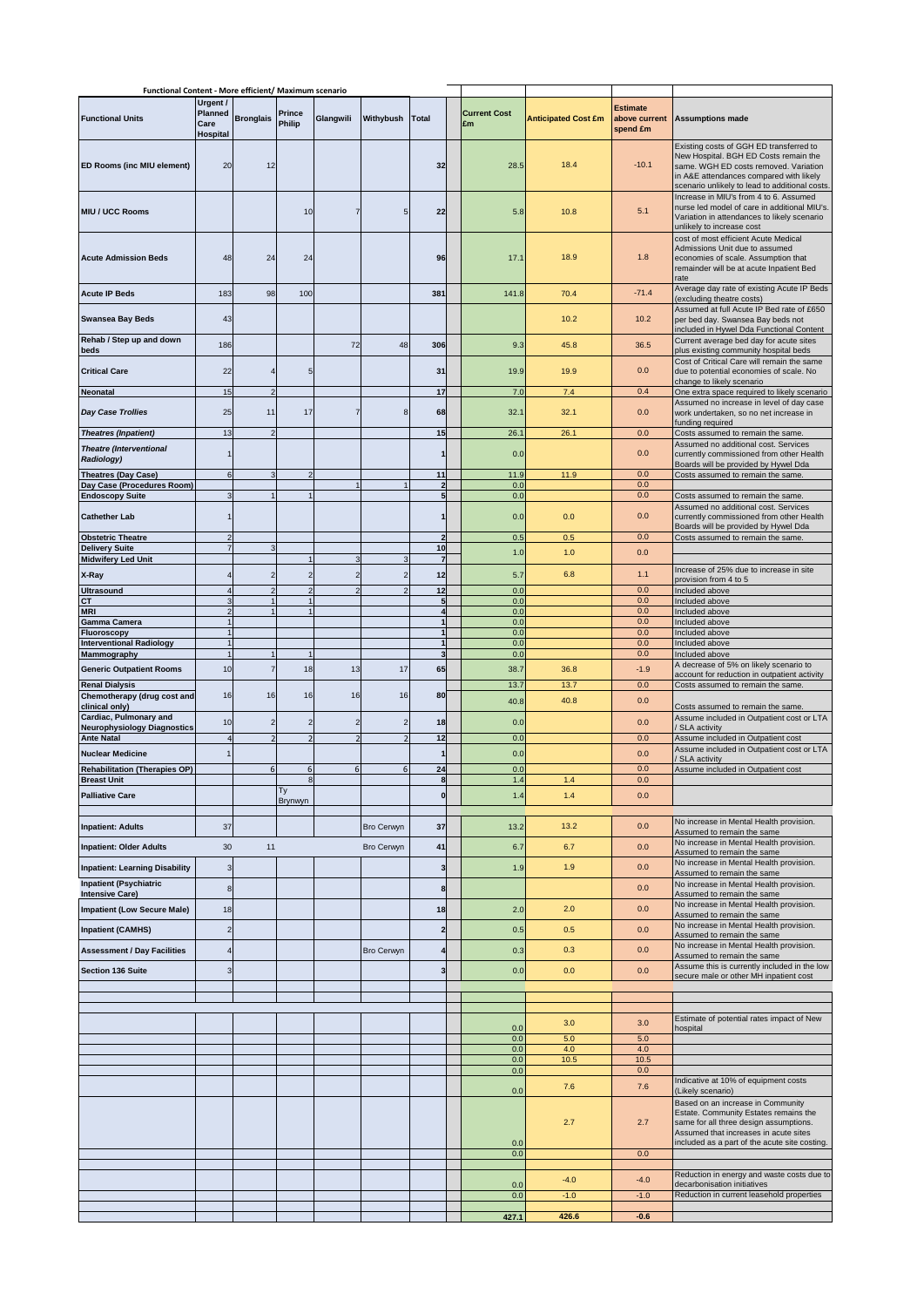| <b>Functional Content - Likely Design Assumptions</b>                      |                                     |                         |                                      |                            |                                  |                              |                           |                            |                                              |                                                                                                                                                            |
|----------------------------------------------------------------------------|-------------------------------------|-------------------------|--------------------------------------|----------------------------|----------------------------------|------------------------------|---------------------------|----------------------------|----------------------------------------------|------------------------------------------------------------------------------------------------------------------------------------------------------------|
| <b>Functional Units</b>                                                    | Urgent /<br>Care<br><b>Hospital</b> | Planned Bronglai Prince | <b>Philip</b>                        |                            | <b>Glangwili Withybush Total</b> |                              | <b>Current Cost</b><br>£m | <b>Anticipated Cost £m</b> | <b>Estimate</b><br>above current<br>spend £m | <b>Assumptions made</b>                                                                                                                                    |
| ED Rooms (inc MIU element)                                                 | 20                                  | 12                      |                                      |                            |                                  | 32                           | 28.5                      |                            |                                              | Existing costs of GGH ED transferred to<br>New Hospital. BGH ED Costs remain the                                                                           |
| MIU / UCC Rooms                                                            |                                     |                         | 10                                   | $\overline{7}$             | 5                                | 22                           | 5.8                       | 18.4<br>10.8               | $-10.1$                                      | same. WGH ED costs removed<br>Increase in MIU's from 4 to 6. Assumed                                                                                       |
|                                                                            |                                     |                         |                                      |                            |                                  |                              |                           |                            | 5.1                                          | nurse led model of care in additional MIU's                                                                                                                |
| <b>Acute Admission Beds</b>                                                | 48                                  | 24                      | 24                                   |                            |                                  | 96                           | 17.1                      |                            |                                              | Existing number of beds costed at current<br>cost of most efficient Acute Medical<br>Admissions Unit due to assumed<br>economies of scale. Assumption that |
| <b>Acute IP Beds</b>                                                       | 251                                 | 112                     | 140                                  | $\overline{0}$             | $\mathbf 0$                      | 503                          | 141.8                     | 18.9<br>92.9               |                                              | 1.8 remainder will be at acute Inpatient Bed rate<br>Costed at average day rate of existing Acute<br>-48.9 IP Beds (excluding theatre costs)               |
| <b>Swansea Bay Beds</b>                                                    |                                     |                         |                                      |                            |                                  | $\mathbf 0$                  |                           | 11.4                       | 11.4                                         | Assumed at full Acute IP Bed rate of £650<br>per bed day. Swansea Bay beds not<br>included in Hywel Dda Functional Content                                 |
| Rehab / Step up and down beds                                              | 170                                 | $\Omega$                | $\Omega$                             | 72                         | 48                               | 290                          | 9.3                       | 43.8                       |                                              | Current average bed day for acute sites<br>34.5 plus existing community hospital beds                                                                      |
| <b>Critical Care</b>                                                       | 22                                  |                         |                                      | $\overline{0}$             | $\mathbf 0$                      | 31                           | 19.9                      | 19.9                       |                                              | Cost of Critical Care will remain the same<br>0.0 due to potential economies of scale                                                                      |
| <b>Neonatal</b>                                                            | 15                                  |                         | $\Omega$                             | $\Omega$                   | $\Omega$                         | 16                           | 7.0                       | 7.0                        |                                              | 0.0 Cost of Neonatal will remain the same                                                                                                                  |
| Day Case Trollies                                                          | 26                                  | 12                      | 9                                    | 7                          | 10                               | 64                           | 32.1                      | 32.1                       |                                              | Assumed no increase in level of day case<br>work undertaken, so no net increase in<br>0.0 funding required                                                 |
| Theatres (Inpatient)                                                       | 13                                  | $\overline{2}$          | $\Omega$                             | $\Omega$                   | $\mathbf 0$                      | 15                           | 26.1                      | 26.1                       |                                              | Costs will remain the same, assumed no<br>0.0 increase in cost.                                                                                            |
| Theatre (Interventional Radiology)                                         |                                     | $\mathbf 0$             | $\Omega$                             | $\overline{0}$             | $\mathbf 0$                      |                              | 0.0                       |                            | 0.0                                          | Assumed no additional cost. Services<br>currently commissioned from other Health<br>Boards will be provided by Hywel Dda                                   |
| <b>Theatres (Day Case)</b><br>Day Case (Procedures Room)                   |                                     | $\mathbf 0$             | $\overline{\phantom{a}}$<br>$\Omega$ | $\Omega$                   |                                  | 11<br>$\overline{2}$         | 11.9<br>0.0               | 11.9                       | 0.0<br>0.0                                   | Costs assumed to remain the same.                                                                                                                          |
| <b>Endoscopy Suite</b>                                                     |                                     |                         |                                      | $\mathbf 0$                | $\Omega$                         | 5                            | 0.0                       |                            |                                              | 0.0 Costs assumed to remain the same.                                                                                                                      |
| <b>Cathether Lab</b>                                                       |                                     | $\mathbf 0$             | $\mathbf 0$                          | $\overline{0}$             | 0                                |                              | 0.0                       | 0.0                        |                                              | Assumed no additional cost. Services<br>currently commissioned from other Health<br>0.0 Boards will be provided by Hywel Dda                               |
| <b>Obstetric Theatre</b>                                                   |                                     | $\sqrt{2}$              |                                      |                            |                                  | 2                            | 0.5                       | 0.5                        |                                              | 0.0 Costs assumed to remain the same                                                                                                                       |
| <b>Delivery Suite</b><br>Midwifery Led Unit                                |                                     | $\Omega$                | $\Omega$                             | $\Omega$                   |                                  | 10<br>$\overline{7}$         | 1.0                       | 1.0                        | 0.0                                          |                                                                                                                                                            |
| X-Ray                                                                      |                                     |                         |                                      | 2                          |                                  | 12                           | 5.7                       | 6.8                        | 1.1                                          | Increase of 25% due to increase in site                                                                                                                    |
| <b>Ultrasound</b>                                                          |                                     |                         |                                      | $\overline{2}$             |                                  | 12                           | 0.0                       |                            |                                              | provision from 4 to 5<br>0.0 Included above                                                                                                                |
| СT<br><b>MRI</b>                                                           |                                     |                         |                                      | $\Omega$<br>$\Omega$       | $\Omega$<br>$\Omega$             | 5                            | 0.0<br>0.0                |                            |                                              | 0.0 Included above<br>0.0 Included above                                                                                                                   |
| Gamma Camera                                                               |                                     | $\Omega$                | $\Omega$                             | $\Omega$                   | $\Omega$                         |                              | 0.0                       |                            |                                              | 0.0 Included above                                                                                                                                         |
| Fluoroscopy<br><b>Interventional Radiology</b>                             |                                     | $\mathbf 0$<br>$\Omega$ | $\mathbf 0$<br>$\Omega$              | $\mathbf 0$<br>$\mathbf 0$ | $\mathbf 0$<br>$\mathbf 0$       | 1<br>$\overline{1}$          | 0.0<br>0.0                |                            |                                              | 0.0 Included above<br>0.0 Included above                                                                                                                   |
| Mammography                                                                |                                     |                         |                                      | $\mathbf 0$                | $\sqrt{2}$                       | $\overline{\mathbf{3}}$      | 0.0                       |                            |                                              | 0.0 Included above                                                                                                                                         |
| <b>Generic Outpatient Rooms</b><br><b>Renal Dialysis</b>                   | 10                                  | 7                       | 18                                   | 13                         | 17                               | 65                           | 38.7<br>13.7              | 38.7<br>13.7               | 0.0                                          | Costs to remain the same. Patient volume<br>decrease offset by increase in site provision<br>0.0 Costs assumed to remain the same.                         |
| Chemotherapy (drug cost and clinical<br>only)                              | 16                                  | 16                      | 16                                   | 16                         | 16                               | 80                           | 40.8                      | 40.8                       |                                              | 0.0 Costs assumed to remain the same                                                                                                                       |
| Cardiac, Pulmonary and<br>Neurophysiology Diagnostics<br><b>Ante Natal</b> | 10                                  | $\overline{2}$          |                                      | 2                          | 2                                | 18<br>12                     | 0.0<br>0.0                |                            | 0.0                                          | Assume included in Outpatient cost or LTA /<br><b>SLA activity</b><br>0.0 Assume included in Outpatient cost                                               |
| <b>Nuclear Medicine</b>                                                    |                                     | $\mathbf 0$             | $\Omega$                             | $\Omega$                   | $\mathbf 0$                      |                              | 0.0                       |                            |                                              | Assume included in Outpatient cost or LTA /                                                                                                                |
| <b>Rehabilitation (Therapies OP)</b>                                       | $\Omega$                            | 6                       | $\mathbf{6}$                         | 6                          | 6                                | 24                           | 0.0                       |                            |                                              | 0.0 SLA activity<br>0.0 Assume included in Outpatient cost                                                                                                 |
| <b>Breast Unit</b>                                                         | $\overline{0}$                      | $\mathbf 0$             | 8                                    | $\overline{0}$             |                                  | 8                            | 1.4                       | 1.4                        |                                              | 0.0 Costs assumed to remain the same.                                                                                                                      |
| <b>Palliative Care</b>                                                     | $\mathbf 0$                         | $\mathbf 0$             |                                      | $\overline{0}$             |                                  | $\mathbf{0}$<br>$\mathbf{0}$ | 1.4                       | 1.4                        |                                              | 0.0 Costs assumed to remain the same.                                                                                                                      |
| <b>Inpatient: Adults</b>                                                   | 37                                  | $\mathbf 0$             | $\Omega$                             |                            | <b>Bro</b><br>Cerwyn             | 37                           | 13.2                      | 13.2                       |                                              | No increase in Mental Health provision.<br>0.0 Assumed to remain the same                                                                                  |
| <b>Inpatient: Older Adults</b>                                             | 30                                  | 11                      | $\Omega$                             |                            | Bro<br>Cerwyn                    | 41                           | 6.7                       | 6.7                        |                                              | No increase in Mental Health provision.<br>0.0 Assumed to remain the same                                                                                  |
| <b>Inpatient: Learning Disability</b>                                      | 3                                   | $\circ$                 | $\mathbf 0$                          | $\mathbf 0$                | $\mathbf 0$                      | $\mathbf{3}$                 | 1.9                       | 1.9                        |                                              | No increase in Mental Health provision.<br>0.0 Assumed to remain the same                                                                                  |
| Inpatient (Psychiatric Intensive Care)                                     | 8                                   | $\mathbf 0$             | $\Omega$                             | $\Omega$                   | $\Omega$                         | 8                            |                           |                            |                                              | No increase in Mental Health provision.<br>0.0 Assumed to remain the same                                                                                  |
| <b>Impatient (Low Secure Male)</b>                                         | 18                                  | $\overline{0}$          | $\mathbf 0$                          | $\overline{0}$             | $\mathbf 0$                      | 18                           | 2.0                       | 2.0                        |                                              | No increase in Mental Health provision.<br>0.0 Assumed to remain the same                                                                                  |
| <b>Inpatient (CAMHS)</b>                                                   | $\overline{\phantom{a}}$            | $\overline{0}$          | $\overline{0}$                       | $\Omega$                   | $\Omega$                         | $\overline{\mathbf{c}}$      | 0.5                       | 0.5                        |                                              | No increase in Mental Health provision.<br>0.0 Assumed to remain the same                                                                                  |
| <b>Assessment / Day Facilities</b>                                         |                                     | $\overline{0}$          |                                      |                            | <b>Bro</b>                       | 4                            | 0.3                       |                            |                                              | No increase in Mental Health provision.                                                                                                                    |
|                                                                            |                                     |                         |                                      |                            | Cerwyn                           |                              |                           | 0.3                        |                                              | 0.0 Assumed to remain the same<br>Assume this is currently included in the low                                                                             |
| <b>Section 136 Suite</b>                                                   |                                     | $\Omega$                | $\Omega$                             | $\Omega$                   | $\overline{0}$                   | 3                            | 0.0                       | 0.0                        |                                              | 0.0 secure male or other MH inpatient cost                                                                                                                 |
| <b>Plus Other Additional Costs</b>                                         |                                     |                         |                                      |                            |                                  |                              |                           |                            |                                              |                                                                                                                                                            |
|                                                                            |                                     |                         |                                      |                            |                                  |                              |                           |                            |                                              | Estimate of potential rates impact of New                                                                                                                  |
| Rates (New Hospital)                                                       |                                     |                         |                                      |                            |                                  |                              | 0.0                       | 3.0                        |                                              | hospital. Assume same impact for all three<br>3.0 scenarios (Likely, Minimum & Maximum)                                                                    |
| Additional inter-site transfers - WAST                                     |                                     |                         |                                      |                            |                                  |                              | 0.0                       | 5.0                        |                                              | 5.0 Estimate based on Cost of Grange Model                                                                                                                 |
| Single room/Acuity                                                         |                                     |                         |                                      |                            |                                  |                              | 0.0                       | 4.0                        |                                              | Indicative cost. Assume same for all three<br>4.0 scenarios (Likely, Minimum & Maximum)                                                                    |
|                                                                            |                                     |                         |                                      |                            |                                  |                              |                           |                            |                                              | Indicative cost - investment in staff, digital<br>technologies, third sector. Assume same<br>community investment required for all three                   |
| <b>Community Investment</b><br><b>Revenue Consequences of Capital</b>      |                                     |                         |                                      |                            |                                  |                              | 0.0                       | 10.5                       |                                              | 10.5 scenarios (Likely, Minimum & maximum).                                                                                                                |
| <b>Schemes</b>                                                             |                                     |                         |                                      |                            |                                  |                              | 0.0                       |                            | 0.0                                          |                                                                                                                                                            |
| <b>Equipment Maintenance and digital</b>                                   |                                     |                         |                                      |                            |                                  |                              | 0.0                       | 7.6                        | 7.6                                          | Indicative at 10% of equipment costs (Likely<br>scenario)                                                                                                  |
|                                                                            |                                     |                         |                                      |                            |                                  |                              |                           |                            |                                              | Based on an increase in Community Estate.<br>Community Estates remains the same for<br>all three design assumptions. Assumed that                          |
| <b>Increased Building Footprint</b>                                        |                                     |                         |                                      |                            |                                  |                              | 0. <sub>C</sub><br>0.0    | 2.7                        | 2.7<br>0.0                                   | increases in acute sites included as a part of<br>the acute site costing.                                                                                  |
| Less estimated efficiencies                                                |                                     |                         |                                      |                            |                                  |                              |                           |                            |                                              |                                                                                                                                                            |
| Decarbonisation<br>Leasehold release                                       |                                     |                         |                                      |                            |                                  |                              | 0.0<br>0.0                | -4.0<br>$-1.0$             | $-4.0$                                       | Reduction in energy and waste costs due to<br>decarbonisation initiatives<br>-1.0 Reduction in current leasehold properties                                |
|                                                                            |                                     |                         |                                      |                            |                                  |                              |                           |                            |                                              |                                                                                                                                                            |
| <b>TOTAL</b>                                                               |                                     |                         |                                      |                            |                                  |                              | 427.1                     | 449.8                      | 22.6                                         |                                                                                                                                                            |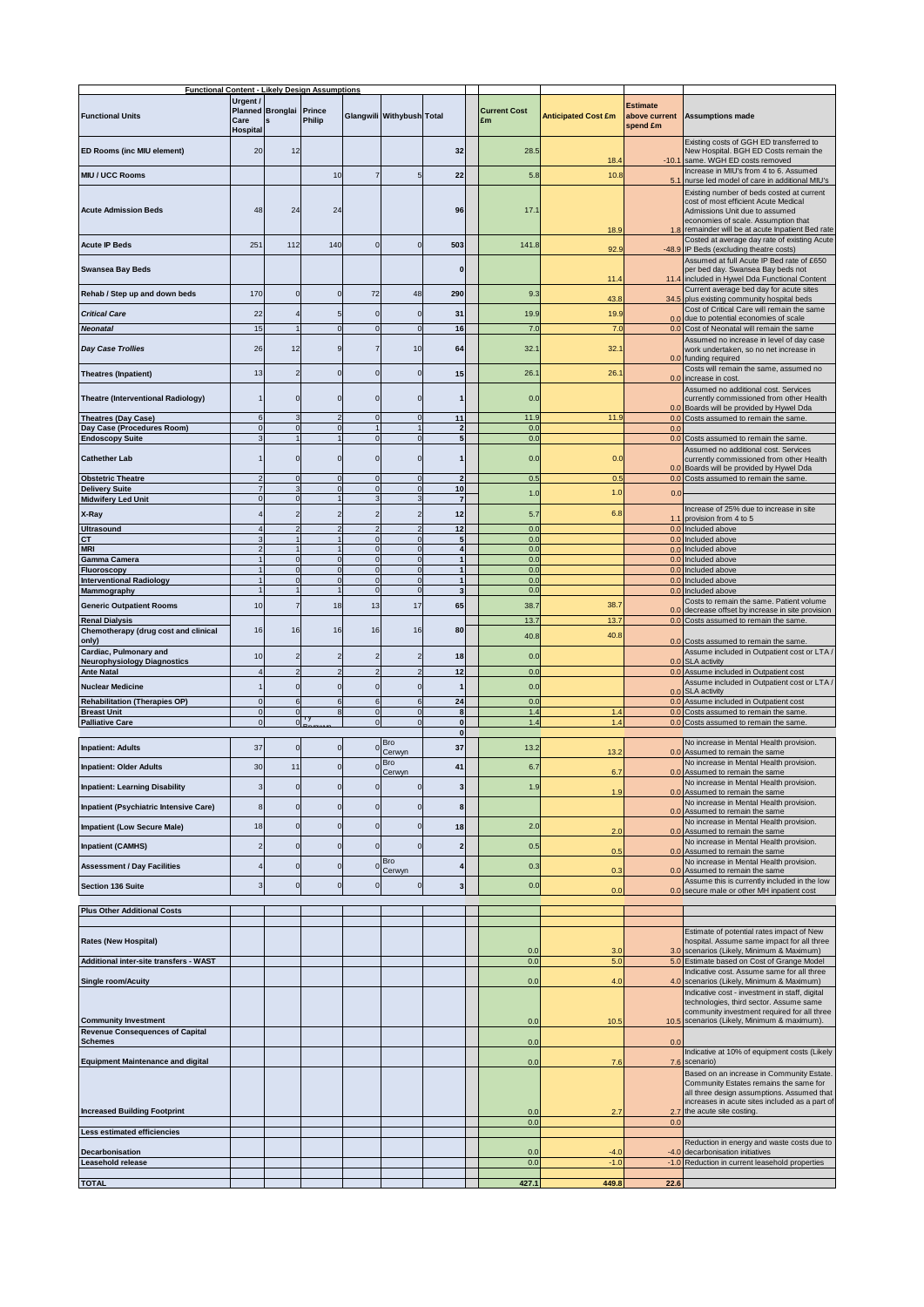**These costs only take into account the demand / activity which has been modelled in the Programme Business Case. The assumption is that other costs will remain as they are today for all scenarios and we have not attempted to quantify any other potential changes which could arise from the implementation of the Programme Business Case.** 

| <b>Functional Units</b>                               | <b>Current Cost</b> | Assumptions made - Based on 2019/20 data                                                                             |  |  |  |  |
|-------------------------------------------------------|---------------------|----------------------------------------------------------------------------------------------------------------------|--|--|--|--|
| <b>ED Rooms (inc MIU element)</b>                     | £m                  | 28.5 PLICS data - Current Cost of ED                                                                                 |  |  |  |  |
| <b>MIU / UCC Rooms</b>                                |                     | 5.8 PLICS data - Current Cost of MIU's                                                                               |  |  |  |  |
| <b>Acute Admission Beds</b>                           |                     | 17.1 PLICS data - Average of Current Bed Cost multiplied by current beds                                             |  |  |  |  |
| <b>Acute IP Beds</b>                                  |                     | 141.8 PLICS data - Existing Cost of In Patient Beds                                                                  |  |  |  |  |
|                                                       |                     |                                                                                                                      |  |  |  |  |
| <b>Swansea Bay Beds</b>                               |                     | None currently                                                                                                       |  |  |  |  |
| Rehab / Step up and down beds<br><b>Critical Care</b> |                     | 9.3 PLICS data - Current cost of existing community hospital beds<br>19.9 PLICS data - Current cost of Critical Care |  |  |  |  |
| <b>Neonatal</b>                                       |                     | 7.0 PLICS data - Current cost of Neonatal                                                                            |  |  |  |  |
|                                                       |                     |                                                                                                                      |  |  |  |  |
| <b>Day Case Trollies</b>                              | 32.1                | PLICS data - proxy of using day case rather than cost per trolley to provide a more<br>reasonable costing estimate   |  |  |  |  |
| <b>Theatres (Inpatient)</b>                           |                     | 26.1 Current Costs of Theatres                                                                                       |  |  |  |  |
|                                                       |                     | Assumed no additional cost. Services currently commissioned from other Health                                        |  |  |  |  |
| <b>Theatre (Interventional Radiology)</b>             | 0.0                 | Boards will be provided by Hywel Dda                                                                                 |  |  |  |  |
| <b>Theatres (Day Case)</b>                            |                     | 11.9 2019/20 Costing data - Current day case cost                                                                    |  |  |  |  |
| Day Case (Procedures Room)                            |                     | 0.0 Included in above (theatre inpatient)                                                                            |  |  |  |  |
| <b>Endoscopy Suite</b>                                |                     | 0.0 Included in above (theatre inpatient)                                                                            |  |  |  |  |
| <b>Cathether Lab</b>                                  |                     | 0.0 Costs incurred via LTA / SLA activity                                                                            |  |  |  |  |
| <b>Obstetric Theatre</b>                              |                     | 0.5 Current Cost of Obstetric Theatre                                                                                |  |  |  |  |
| <b>Delivery Suite</b>                                 |                     |                                                                                                                      |  |  |  |  |
| <b>Midwifery Led Unit</b>                             |                     | 1.0 Current Cost of Delivery Suite / Midwifery Led Unit                                                              |  |  |  |  |
| X-Ray                                                 |                     | 5.7 Costs of non-inpatient costs only as included in above bed day costs                                             |  |  |  |  |
| <b>Ultrasound</b>                                     |                     | 0.0 Included above in x-ray                                                                                          |  |  |  |  |
| <b>CT</b>                                             |                     | 0.0 Included above in x-ray                                                                                          |  |  |  |  |
| <b>MRI</b>                                            |                     | 0.0 Included above in x-ray                                                                                          |  |  |  |  |
| Gamma Camera                                          |                     | 0.0 Included above in x-ray                                                                                          |  |  |  |  |
| <b>Fluoroscopy</b>                                    |                     | 0.0 Included above in x-ray                                                                                          |  |  |  |  |
| <b>Interventional Radiology</b>                       |                     | 0.0 Included above in x-ray                                                                                          |  |  |  |  |
| Mammography                                           |                     | 0.0 Included above in x-ray                                                                                          |  |  |  |  |
| <b>Generic Outpatient Rooms</b>                       |                     | 38.7 PLICS data - Total Outpatient cost                                                                              |  |  |  |  |
| <b>Renal Dialysis</b>                                 |                     | 13.7 Current Cost of Renal Dialysis                                                                                  |  |  |  |  |
| Chemotherapy (drug cost and clinical only)            |                     | 40.8 Current Cost of Chemotherapy (drugs and clinical cost only)                                                     |  |  |  |  |
| Cardiac, Pulmonary and Neurophysiology                |                     |                                                                                                                      |  |  |  |  |
| <b>Diagnostics</b>                                    | 0.0                 | Assume included in Outpatient cost or LTA / SLA activity                                                             |  |  |  |  |
| <b>Ante Natal</b>                                     |                     | 0.0 Assume included in Outpatient cost                                                                               |  |  |  |  |
| <b>Nuclear Medicine</b>                               |                     | 0.0 Assume included in Outpatient cost or LTA / SLA activity                                                         |  |  |  |  |
| <b>Rehabilitation (Therapies OP)</b>                  |                     | 0.0 Assume included in Outpatient cost                                                                               |  |  |  |  |
| <b>Breast Unit</b>                                    |                     | 1.4 Current Cost of Breast Unit                                                                                      |  |  |  |  |
| <b>Palliative Care</b>                                |                     | 1.4 Current Cost of Palliative Care                                                                                  |  |  |  |  |
|                                                       |                     |                                                                                                                      |  |  |  |  |
| <b>Inpatient: Adults</b>                              |                     | 13.2 Current Cost of Mental Health provision                                                                         |  |  |  |  |
| <b>Inpatient: Older Adults</b>                        |                     | 6.7 Current Cost of Mental Health provision                                                                          |  |  |  |  |
| <b>Inpatient: Learning Disability</b>                 |                     | 1.9 Current Cost of Mental Health provision                                                                          |  |  |  |  |
| Inpatient (Psychiatric Intensive Care)                |                     | Current Cost of Mental Health provision                                                                              |  |  |  |  |
| <b>Impatient (Low Secure Male)</b>                    |                     | 2.0 Current Cost of Mental Health provision                                                                          |  |  |  |  |
| <b>Inpatient (CAMHS)</b>                              |                     | 0.5 Current Cost of Mental Health provision                                                                          |  |  |  |  |
| <b>Assessment / Day Facilities</b>                    |                     | 0.3 Current Cost of Mental Health provision                                                                          |  |  |  |  |
| <b>Section 136 Suite</b>                              |                     | 0.0 Current Cost of Mental Health provision                                                                          |  |  |  |  |
|                                                       |                     |                                                                                                                      |  |  |  |  |
|                                                       |                     |                                                                                                                      |  |  |  |  |
|                                                       |                     | Total Cost of services included in AHMWW PBC. Costs not modelled within the                                          |  |  |  |  |
| <b>TOTAL</b>                                          |                     | 427.1 PBC have been excluded                                                                                         |  |  |  |  |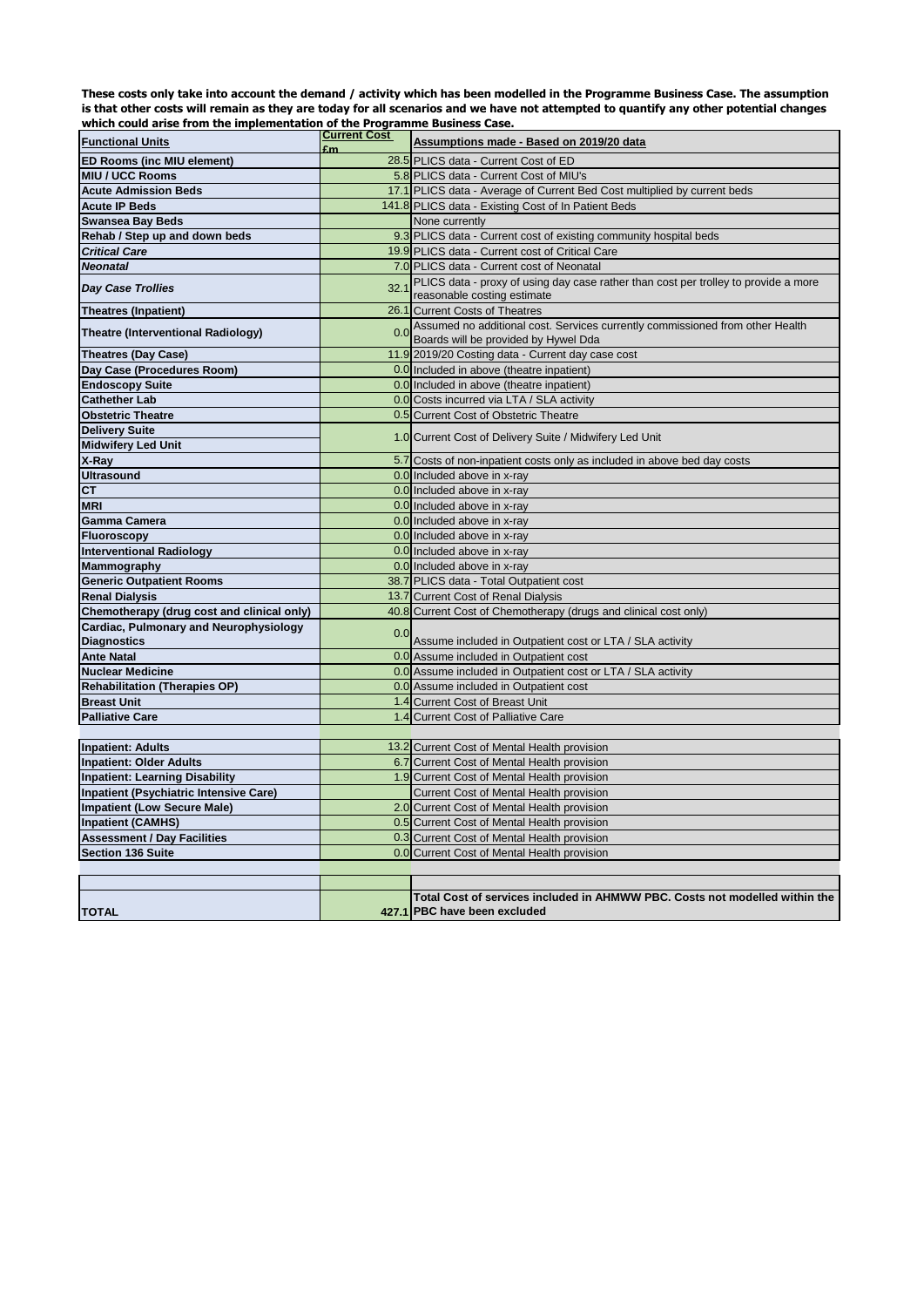| <b>Functional Units</b>                                                         |            | <b>Current Cost £m Anticipated Cost £m</b> | <b>Estimate above</b><br>current spend £m | <b>Assumptions made</b>                                                                                                                                                                   |
|---------------------------------------------------------------------------------|------------|--------------------------------------------|-------------------------------------------|-------------------------------------------------------------------------------------------------------------------------------------------------------------------------------------------|
| ED Rooms (inc MIU element)                                                      | 28.5       | 28.9                                       | 0.4                                       | Increase in A&E activity could lead to an increase in<br>costs. Impact estimated at £0.4m                                                                                                 |
| <b>MIU / UCC Rooms</b>                                                          | 5.8        | 5.8                                        | 0.0                                       |                                                                                                                                                                                           |
| <b>Acute Admission Beds</b>                                                     | 17.1       | 17.1                                       | 0.0                                       | No change in Service provision. Costs to remain same                                                                                                                                      |
| <b>Acute IP Beds</b>                                                            | 141.8      | 141.8                                      | 0.0                                       | as current                                                                                                                                                                                |
| Swansea Bay / Other Beds                                                        | 0.0        | 46.0                                       |                                           | Assumed at full Acute IP Bed rate of £650 per bed day.<br>Excess bed capacity requirements identified as a part of<br>the activity modelling would need to sourced from<br>46.0 elsewhere |
| Rehab / Step up and down beds                                                   | 9.3        | 9.3                                        | 0.0                                       |                                                                                                                                                                                           |
| <b>Critical Care</b>                                                            | 19.9       | 19.9                                       | 0.0                                       |                                                                                                                                                                                           |
| <b>Neonatal</b>                                                                 | 7.0        | 7.0                                        | 0.0                                       |                                                                                                                                                                                           |
| <b>Day Case Trollies</b>                                                        | 32.1       | 32.1                                       | 0.0                                       |                                                                                                                                                                                           |
| <b>Theatres (Inpatient)</b>                                                     | 26.1       | 26.1                                       | 0.0                                       |                                                                                                                                                                                           |
| <b>Theatre (Interventional Radiology)</b>                                       | 0.0        | 0.0                                        | 0.0                                       |                                                                                                                                                                                           |
| <b>Theatres (Day Case)</b>                                                      | 11.9       | 11.9                                       | 0.0                                       |                                                                                                                                                                                           |
| Day Case (Procedures Room)<br><b>Endoscopy Suite</b>                            | 0.0<br>0.0 | 0.0<br>0.0                                 | 0.0<br>0.0                                |                                                                                                                                                                                           |
| <b>Cathether Lab</b>                                                            | 0.0        | 0.0                                        | 0.0                                       |                                                                                                                                                                                           |
| <b>Obstetric Theatre</b>                                                        | 0.5        | 0.5                                        | 0.0                                       | No change in Service provision. Costs to remain same                                                                                                                                      |
| <b>Delivery Suite</b>                                                           |            |                                            |                                           | as current                                                                                                                                                                                |
| <b>Midwifery Led Unit</b>                                                       | 1.0        | 1.0                                        | 0.0                                       |                                                                                                                                                                                           |
| X-Ray                                                                           | 5.7        | 5.7                                        | 0.0                                       |                                                                                                                                                                                           |
| <b>Ultrasound</b>                                                               | 0.0        | 0.0                                        | 0.0                                       |                                                                                                                                                                                           |
| CT                                                                              | 0.0        | 0.0                                        | 0.0                                       |                                                                                                                                                                                           |
| <b>MRI</b>                                                                      | 0.0        | 0.0                                        | 0.0                                       |                                                                                                                                                                                           |
| Gamma Camera                                                                    | 0.0        | 0.0                                        | 0.0                                       |                                                                                                                                                                                           |
| Fluoroscopy                                                                     | 0.0        | 0.0                                        | 0.0                                       |                                                                                                                                                                                           |
| <b>Interventional Radiology</b>                                                 | 0.0        | 0.0                                        | 0.0                                       |                                                                                                                                                                                           |
| Mammography                                                                     | 0.0        | 0.0                                        | 0.0                                       |                                                                                                                                                                                           |
| <b>Generic Outpatient Rooms</b>                                                 | 38.7       | 42.6                                       |                                           | Increase in Outpatient activity. Additional cost impact<br>3.9 estimated at 10% of current.                                                                                               |
| <b>Renal Dialysis</b>                                                           | 13.7       | 13.7                                       | 0.0                                       |                                                                                                                                                                                           |
| Chemotherapy (drug cost and clinical only)                                      | 40.8       | 40.8                                       | 0.0                                       |                                                                                                                                                                                           |
| Cardiac, Pulmonary and Neurophysiology<br><b>Diagnostics</b>                    | 0.0        | 0.0                                        | 0.0                                       |                                                                                                                                                                                           |
| <b>Ante Natal</b>                                                               | 0.0        | 0.0                                        | 0.0                                       |                                                                                                                                                                                           |
| <b>Nuclear Medicine</b>                                                         | 0.0        | 0.0                                        | 0.0                                       |                                                                                                                                                                                           |
| <b>Rehabilitation (Therapies OP)</b>                                            | 0.0        | 0.0                                        | 0.0                                       |                                                                                                                                                                                           |
| <b>Breast Unit</b>                                                              | 1.4        | 1.4                                        | 0.0                                       |                                                                                                                                                                                           |
| <b>Palliative Care</b>                                                          | 1.4        | 1.4                                        |                                           | 0.0 No change in Service provision. Costs to remain same                                                                                                                                  |
|                                                                                 |            | 0.0                                        |                                           | as current                                                                                                                                                                                |
| <b>Inpatient: Adults</b>                                                        | 13.2       | 13.2                                       | 0.0                                       |                                                                                                                                                                                           |
| <b>Inpatient: Older Adults</b>                                                  | 6.7        | 6.7                                        | 0.0                                       |                                                                                                                                                                                           |
| <b>Inpatient: Learning Disability</b><br>Inpatient (Psychiatric Intensive Care) | 1.9        | 1.9<br>0.0                                 | 0.0<br>0.0                                |                                                                                                                                                                                           |
| <b>Impatient (Low Secure Male)</b>                                              | 2.0        | 2.0                                        | 0.0                                       |                                                                                                                                                                                           |
| <b>Inpatient (CAMHS)</b>                                                        | 0.5        | 0.5                                        | 0.0                                       |                                                                                                                                                                                           |
| <b>Assessment / Day Facilities</b>                                              | 0.3        | 0.3                                        | 0.0                                       |                                                                                                                                                                                           |
| Section 136 Suite                                                               | 0.0        | 0.0                                        | 0.0                                       |                                                                                                                                                                                           |
|                                                                                 |            |                                            |                                           |                                                                                                                                                                                           |
| <b>Plus Other Additional Costs</b>                                              |            |                                            |                                           |                                                                                                                                                                                           |
|                                                                                 |            |                                            |                                           |                                                                                                                                                                                           |
| <b>Rates (New Hospital)</b><br>Additional inter-site transfers - WAST           | 0.0        | 0.0                                        | 0.0                                       |                                                                                                                                                                                           |
| <b>Single room/Acuity</b>                                                       | 0.0        | 0.0<br>0.0                                 | 0.0<br>0.0                                |                                                                                                                                                                                           |
| <b>Community Investment</b>                                                     | 0.0<br>0.0 | 0.0                                        | 0.0                                       |                                                                                                                                                                                           |
| <b>Revenue Consequences of Capital Schemes</b>                                  | 0.0        | 0.0                                        | 0.0                                       |                                                                                                                                                                                           |
| <b>Equipment Maintenance and digital</b>                                        | 0.0        | 0.0                                        | 0.0                                       | N/A - For Likely, Minimum and Maximum design                                                                                                                                              |
| <b>Increased Building Footprint</b>                                             | 0.0        | 0.0                                        | 0.0                                       | assumptions only                                                                                                                                                                          |
|                                                                                 | 0.0        | 0.0                                        | 0.0                                       |                                                                                                                                                                                           |
| Less estimated efficiencies                                                     |            | 0.0                                        |                                           |                                                                                                                                                                                           |
| Decarbonisation                                                                 | 0.0        | 0.0                                        | 0.0                                       |                                                                                                                                                                                           |
| Leasehold release                                                               | 0.0        | 0.0                                        | 0.0                                       |                                                                                                                                                                                           |
|                                                                                 |            |                                            |                                           |                                                                                                                                                                                           |
| <b>TOTAL</b>                                                                    | 427.1      | 477.5                                      | 50.3                                      |                                                                                                                                                                                           |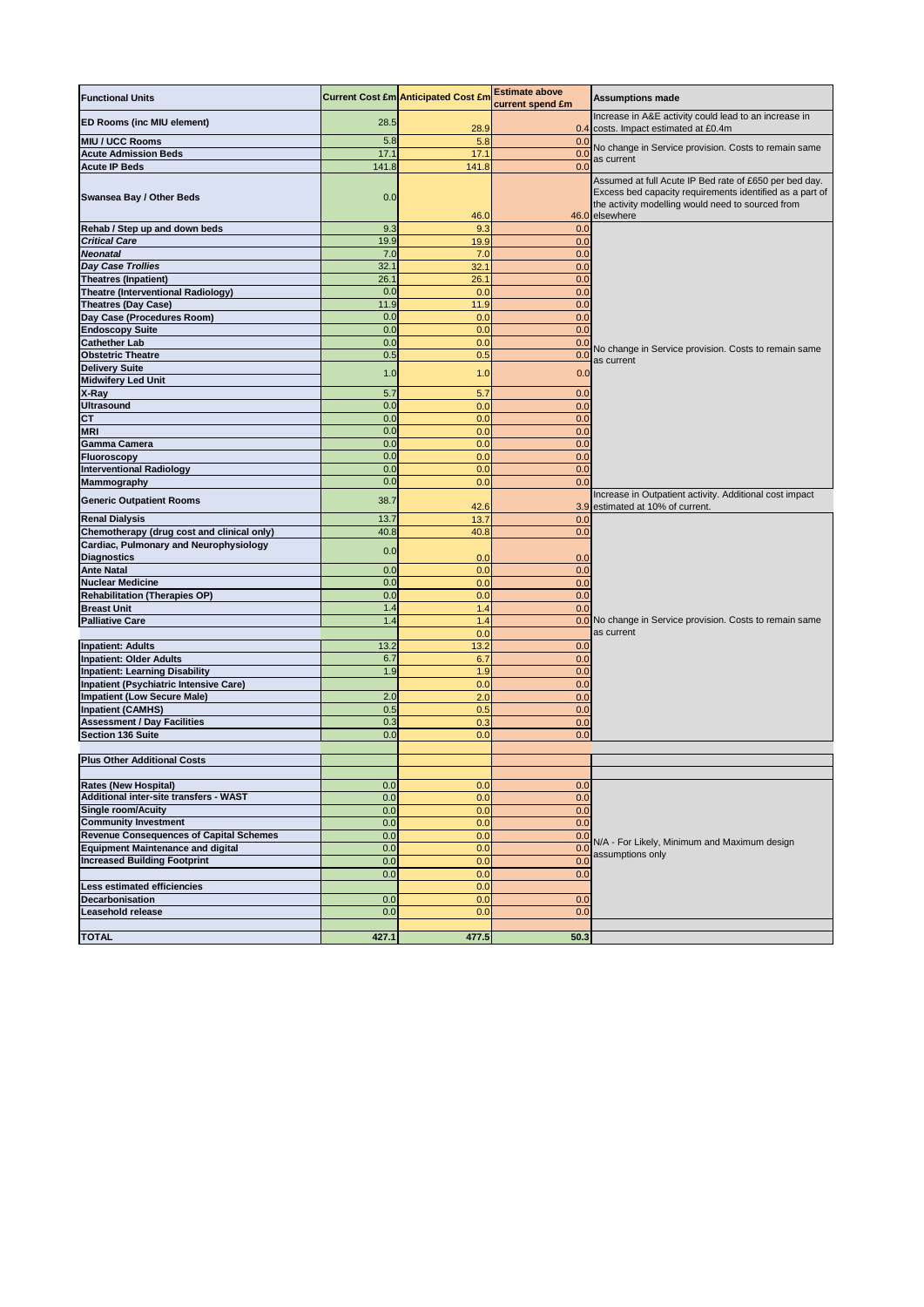|              | 19/20 Costs Footprint | <b>Adjusted for</b><br><b>Increased</b><br><b>Building</b> | <b>Total potential</b><br>costs (based on<br>19/20 data and<br>model) | <b>Potential</b><br><b>Reduction</b> |     |
|--------------|-----------------------|------------------------------------------------------------|-----------------------------------------------------------------------|--------------------------------------|-----|
| Electricity  | 3,011,036             | 489,821                                                    | 3,500,857                                                             | 2,100,514                            | 60% |
| Gas          | 1,460,312             | 237,557                                                    | 1,697,869                                                             | 1,528,082                            | 90% |
| Water        | 346,001               | 56,286                                                     | 402,287                                                               | 100.572                              | 25% |
| Waste        | 657,675               | 106,988                                                    | 764,663                                                               | 252,339                              | 33% |
| <b>Total</b> | 5,475,024             | 890,652                                                    | 6,365,676                                                             | 3,981,507                            |     |

Note: This analysis assumes same usage as current. Indicative analysis at this stage